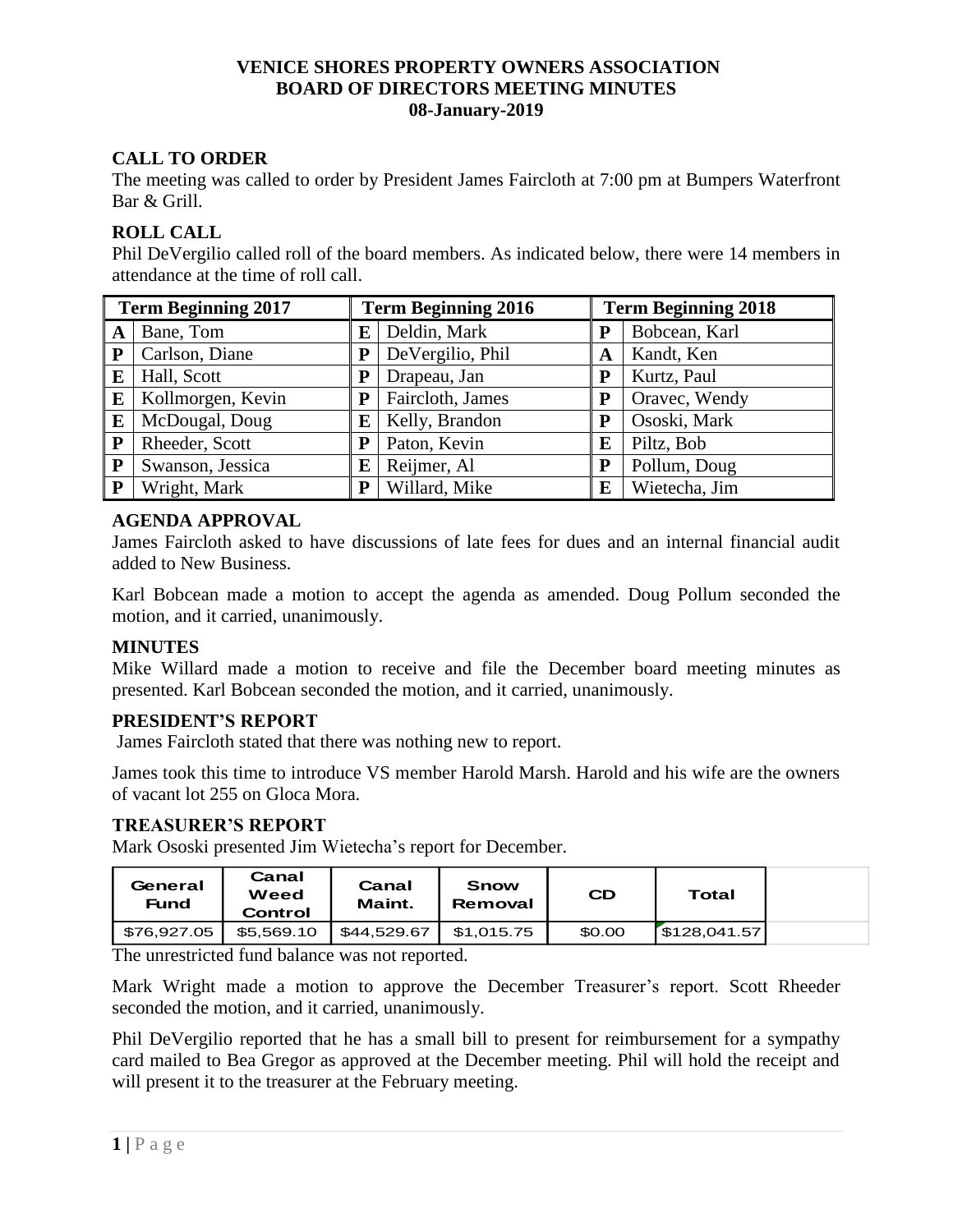## **VENICE SHORES PROPERTY OWNERS ASSOCIATION BOARD OF DIRECTORS MEETING MINUTES 08-January-2019**

Jan Drapeau reported that Ken Oleksiak, 41508 Gloca Mora, recently died of a heart attack. Jan thought that Ken was a former board member and made a motion to send a sympathy card to his wife, Jean. Karl Bobcean seconded the motion, and it carried, with one abstention.

Mark Ososki reported that the bills for the 2019 Dues and Assessments were mailed to all property owners last week.

## **RECORD RETENTION/WEB REPORT**

Mark Ososki stated that he had nothing new to report.

### **CORRESPONDING SECRETARY'S REPORT**

The corresponding secretary was not in attendance.

### **SOCIAL MEDIA**

Mark Ososki stated that he had nothing new to report.

## **CANAL COMMITTEE**

Mark Wright reported that he has received a quote for canal weed control from The Pond Guys. There is no increase in pricing from 2018. With a discount for up-front payment, the price for four applications is \$16,995, and the price for a one-time phragmites treatment on canal 5 is \$715. Mark made a motion to accept the quote and to pay up-front. Karl Bobcean seconded the motion, and it carried, unanimously.

### **MAINTENANCE COMMITTEE**

Doug Pollum reported that insulating hay bales have been place at all pump installation locations.

Doug Pollum reported that he has received no response from the county regarding his inquiries regarding replacement of the culverts under San Juan.

### **BUILDING COMMITTEE**

Mark Wright referred to an email he had sent to the board regarding plans to extend the roof over an existing patio. The homeowner was told that there is no VS building restriction covering this.

Regarding the out-of-spec house on Windmill, the homeowner has said he will have the chimney bricked per the approved plans, but we have nothing in writing.

# **DEED RESTRICTION REVIEW COMMITTEE**

Jan Drapeau reported that she has received complaints of boats being stored in driveways and on grassy areas. Since VS has no restriction covering this and the township does, Jan has told these people to file a complaint with the township.

Jan has also received reports that Carrie Fuca's husband continues to conduct an exercise business from his home despite having agreed to a consent judgement barring him from doing so. James Faircloth volunteered to speak with them.

### **CIVIC AFFAIRS**

Mr. Bryer, who owns the property across NRR from the Clairpointe entrance, is petitioning to obtain the county-owned property at the rear of his property. He wants to clean up this area, which is no longer used by the county.

# **WELCOMING COMMITTEE**

Jessica Swanson reported that there is nothing new to report.